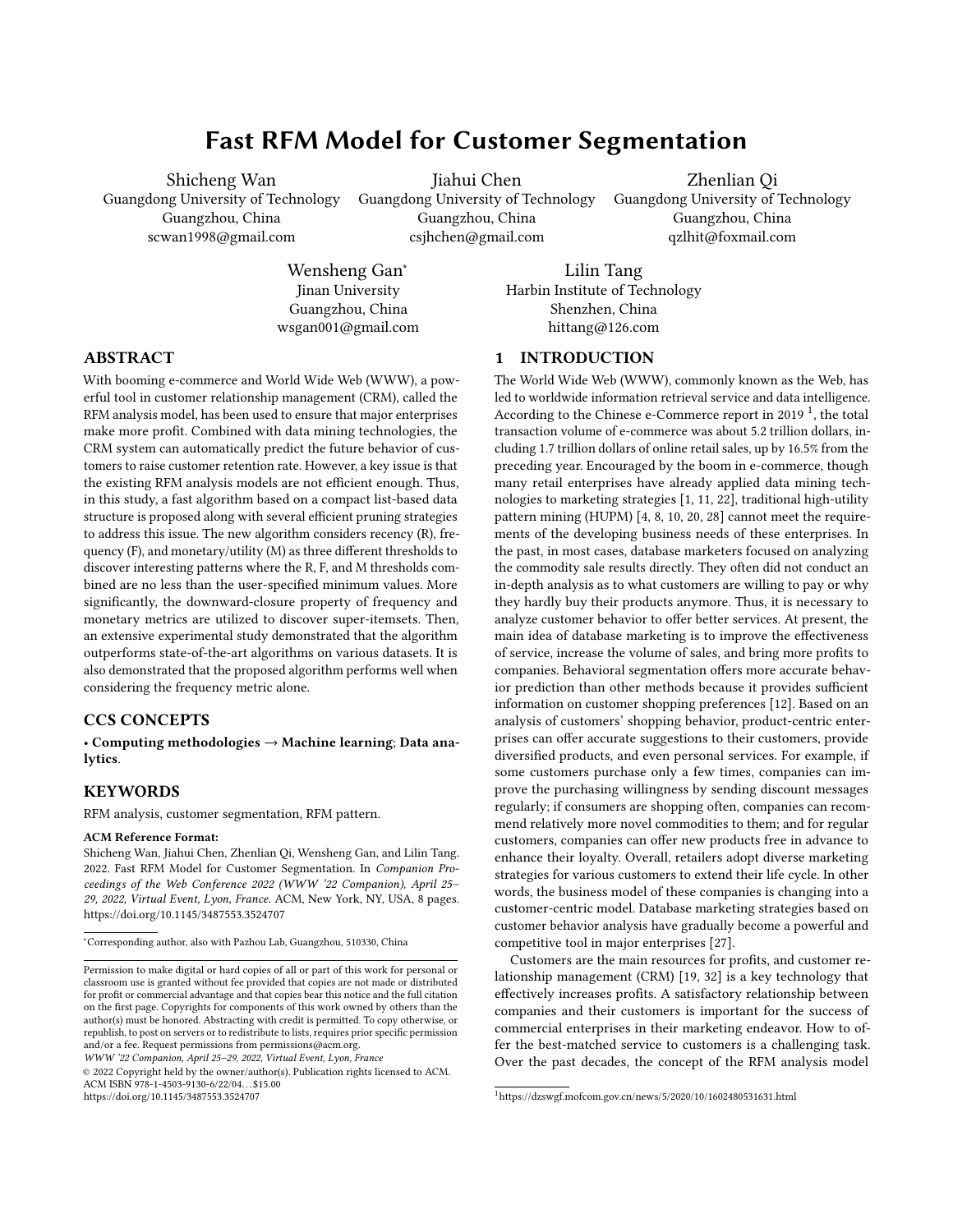has been successfully applied in various data mining domains [\[5,](#page-7-13) [14,](#page-7-14) [15,](#page-7-15) [17,](#page-7-16) [23,](#page-7-17) [35,](#page-7-18) [35,](#page-7-18) [36\]](#page-7-19). The RFM analysis model has been widely adopted in real-world applications, such as protecting security of computers [\[18\]](#page-7-20), the automobile industry [\[2,](#page-7-21) [23,](#page-7-17) [24\]](#page-7-22), and optimizing electronics industry supply [\[6\]](#page-7-23). The ideas on how to utilize the RFM analysis technique can be divided into three methods. The first method combines clustering of the target customers with the K-means algorithm to identify the general trend in customers' true value and loyalty. Then, the original idea of the RFM analysis model was to divide customers into five groups and adopt distinct market strategies for target customers who are at different levels. Thus, it is natural that the second method of RFM analysis is called classification. The last method uses utility/frequent pattern-mining algorithms. It takes RFM scores as constraints to discover valuable customers, referred to as RFM customers. An RFM-customer has high recency (R), frequency (F), and monetary (M) scores. In other words, RFM customers have a strong willingness to interact with a company (high loyalty) and bring more profit to the company over a long period of time. However, in most cases, obtaining exact customer identification information is not accepted by the public. For example, when a customer orders takeaway food online, his/her IP address and device are not allowed to be published, because this information can reveal accurate user profiles. On the other hand, if customers check out by cash instead of using other payment options requiring ID information, or if different people share the same membership card, it becomes more difficult to determine the exact RFM customer. Therefore, combining the RFM analysis model with data mining technologies to discover interesting patterns in transactional databases without identifying customer information is a difficult. Fortunately, Hu and Yeh [\[16\]](#page-7-24) first proposed the RFMP-Growth algorithm and addressed this issue. Because a database for customer identification information is lacking [\[16\]](#page-7-24), they redefine customers as RFM-patterns, where RFM-customers are a subset of RFM-patterns. The mining task is revised to discover a set of interesting RFM-patterns. However, since 2014, there have been few studies in the literature dedicated to developing advanced algorithms. Motivated by this previous work, this paper focuses on proposing a novel RFM mining algorithm that is more efficient and scalable than RFMP-Growth.

In this study, the problem of fast data mining for RFM analysis is addressed by proposing the RFM-pattern Utility List-based mining algorithm (simplified as RFMUL) to efficiently discover a complete RFM-pattern set from a transaction database. The new algorithm extends the vertical structure of HUI-Miner [\[25\]](#page-7-25) and FHM [\[7\]](#page-7-26)), called RFM-List, to compress all vital information on potential RFM-patterns. It also adopts several efficient pruning strategies to reduce the search space. The main contributions of this study are as follows:

- This paper proposes an effective and efficient algorithm aims at mining a complete set of RFM-patterns from transactional databases without customer identification information.
- To avoid scanning databases multiple times and reduce the search space, a novel and compact list-based data structure called RFM-List is proposed to store key information during mining to avoid scanning the databases numerous times, thereby reducing memory consumption.
- Based on two upper-bounds, several pruning strategies are utilized to improve the mining process to save on execution time for efficiency.
- Extensive experimental evaluations have been conducted on both real and synthetic datasets to evaluate the proposed algorithm. The performance of RFMUL was also compared with the state-of-the-art algorithm, RFMP-Growth, both in terms of runtime and memory usage. The experiments show that RFMUL performs better than RFMP-Growth.

The remainder of this paper is organized as follows. In Section [2,](#page-1-0) related work is discussed. In Section [3,](#page-2-0) some basic preliminaries and the problem statement of RFM pattern mining are introduced. In Section [4,](#page-3-0) the details of our novel algorithm are provided. The experimental results are presented in Section [5.](#page-5-0) Conclusions and future work are presented in Section [6.](#page-7-27)

## <span id="page-1-0"></span>**RELATED WORK**

In this section, some studies on combining the RFM model and data mining techniques are reviewed. To the best of our knowledge, studies using the RFM analysis model in the data mining domain can be roughly divided into two types based on whether they 1) implement the RFM analysis model directly, and then segment target consumers into different groups; or 2) take R, F, and M scores as distinct constraints (i.e., thresholds) to measure the pattern value. However, in both approaches, the implicit assumption is that the databases contain customer identification information.

# 2.1 Web Mining Approaches Adopting RFM Analysis

Web service and data intelligence are commonly seen and powerful. For instance, Web data mining on rich type of data can achieve the segmentation of customer groups. Tavakoli et al. [\[36\]](#page-7-19) pointed out that the parameters of the RFM analysis model were independent in previous studies. Thus, there is a lack of knowledge regarding the internal relation of user behavior records. They discussed the relationship between R, F, and M dimensions of the RFM analysis model and concluded that a connection exists between F and M such that the higher the frequency, the more the monetary profit is. In other words, the RFM analysis model offers useful knowledge to managers. It can be used to predict customers' future behavior online/offline, such as whether the client will visit the market soon, how frequently consumers shop, and how much they spend. Recently, integrating the classification method and RFM analysis was studied by Olson et al. [\[29\]](#page-7-28), who analyzed the response possibilities of customers for the promotion of a specific product. They discussed the relative trade-off among data mining algorithms (e.g., logistic regression, decision tree, and neural network) in the context of customer segmentation. Cheng and Chen [\[5\]](#page-7-13) also proposed an algorithm called LEM2, which combines RFM attributes and rough set theory. LEM2 aims to discover classification rules to help enterprises determine consumer features, which can strengthen customer relationship management (CRM). They adopted the RFM analysis model along with CRM to maximize profits. In addition, to prove the accuracy of the final classification rules, they experimented with the algorithm and then compared three different methods: decision tree, artificial neural networks, and naive Bayes.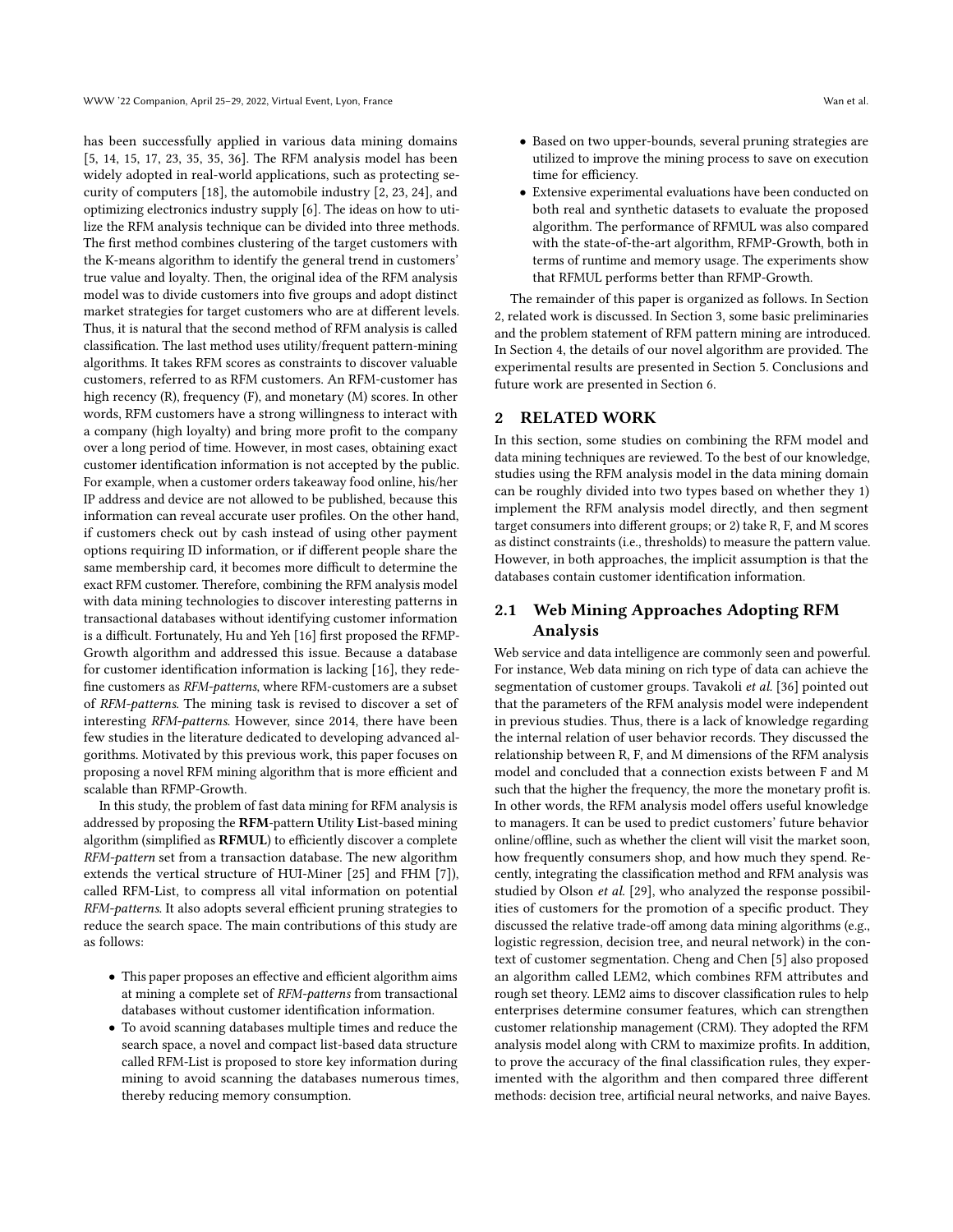The final results show that LEM2 outperforms the other algorithms in terms of accuracy. With respect to changes in customer requirements, Ha [\[12\]](#page-7-9) adopted a decision tree to track changes in the RFM values. Then, they discovered classification rules to help predict RFM values in the future from current customer records.

## 2.2 Data Mining Utilizing RFM Variables

Data mining is a powerful tool [\[3,](#page-7-29) [9\]](#page-7-30). In early year, Pei et al. [\[30\]](#page-7-31) developed the notion of convertible constraints. In 2007, they completed a case study in which constraints can be effectively and efficiently introduced into deeper levels to sequentially mine patterns under their proposed framework [\[31\]](#page-7-32). There have also been some studies [\[16,](#page-7-24) [17,](#page-7-16) [20,](#page-7-7) [21\]](#page-7-33) on how to combine various constraints and high-utility pattern mining. However, as discussed in Section [1,](#page-0-1) there is plenty of information that should not be disclosed or collected. That is, the record database may not contain sensitive data (e.g., customer identification) in most cases. It seems impossible to integrate RFM variables into data-mining techniques when key information is lost. However, RFM customers are hidden in transaction databases although they cannot be identified exactly. Hu and Yeh [\[16\]](#page-7-24) first retrieved RFM-patterns without customer identification from transaction databases. They proposed a tree-based mining algorithm to successfully discover a comprehensive set of RFM-patterns without using customer identification information. An RFM-pattern is denoted as a promising pattern, when the R, F, and M values are no less than the user-specified minimum R, F, and M thresholds. The recency value depends on the occurrence of a pattern in a specified period. Frequency is defined as the total number of times a pattern appears. Monetary value refers to the utility of the pattern. Subsequently, according to human behavior (recency effect), Kim et al. [\[17\]](#page-7-16) found that the closer previous events are, the more important a role they play in the decision making process of the user. Although the novel algorithm does not consider the M value, it still demonstrates the availability of the addition of other useful constraint variables in finding interesting patterns during the data mining process.

RFMP-Growth adopts an extended version of the FP-tree structure [\[13\]](#page-7-34), and thus it has to scan the database multiple times during the mining process when a large number of candidates exist. The RFM-pattern-tree also requires massive memory resources when the database is dense. These problems motivated us to develop a novel algorithm that adopts a more efficient framework to mine RFM-patterns without private information.

#### <span id="page-2-0"></span>3 PRELIMINARIES

### 3.1 Basic Concepts

In this subsection, most notations and definitions are given in Ref. [\[16\]](#page-7-24), and some are listed in Table [1.](#page-2-1) In particular, user-specified minimal thresholds  $\alpha$  is given as percentage, and  $\beta$  is a positive value. In the following, without loss of generality, it is assumed that the database discussed always lacks sensitive information such as customer ID and IP address. In addition, Table [2](#page-3-1) presents a simple transaction database as our running example. It consists of ten transactions and six distinct items  $\{A, B, C, D, E, F\}$ . The corresponding  $p(x_i)$  of each item  $x_i$  are \$3, \$15, \$1, \$5, \$10, and \$12, respectively.

Referring to studies [\[16,](#page-7-24) [33\]](#page-7-35), the more recent the occurrence of a pattern, the higher the recency value is. Herein, our novel algorithm and RFMP-growth both adopt the same formula for calculating recency.

|  |  |  | Table 1: A basic notion table. |  |
|--|--|--|--------------------------------|--|
|--|--|--|--------------------------------|--|

<span id="page-2-1"></span>

| Symbol        | Description                                                             |
|---------------|-------------------------------------------------------------------------|
| $x_i$         | An item (e.g., goods and products).                                     |
|               | A finite set of distinct items, $I = \{x_1, x_2, \ldots, x_n\}.$        |
| X             | A finite subset of $I$ .                                                |
| $T_i$         | A transaction w.r.t a set of distinct items with a                      |
|               | unique ID $(TID)$ .                                                     |
| D             | A multiset of transactions, $\mathcal{D} = \{T_1, T_2, \ldots, T_m\}$ . |
| $q(x_i, T_j)$ | A positive internal utility (e.g., quantity) of $x_i$ in $T_i$ .        |
| $p(x_i)$      | A positive external utility (e.g., unit profit) belongs                 |
|               | to an item $x_i$ .                                                      |
| $u(x_i,T_i)$  | The monetary/utility of $x_i$ in $T_j$ , $p(x_i) \times q(x_i, T_j)$ .  |
| $\alpha$      | A user-specified minimum frequency threshold.                           |
| β             | A user-specified minimum monetary threshold.                            |
| Υ             | A user-specified minimum recency threshold.                             |

Definition 3.1. (Recency pattern). Given an itemset  $X$  in a transaction  $T_j$ , the recency value of X in  $T_j$  is defined as  $R(X, T_j) =$ <br>  $(1 - x)^{T_{last} - T_{current}2}$  Sposifically, & is a year grassified decay graced  $(1 - \delta)^{T_{last}-T_{current}2}$  $(1 - \delta)^{T_{last}-T_{current}2}$  $(1 - \delta)^{T_{last}-T_{current}2}$ . Specifically,  $\delta$  is a user-specified decay speed, where  $0 < \delta < 1$  and  $|\mathcal{D}|$  represents the total number of transactions containing in  $|\mathcal{D}|$ . In this study, it is assumed that TID is the recording timestamp of each transaction. Then, the last transaction is the closest. That is,  $R(X, T_j) = (1 - \delta)^{|\mathcal{D}| - j}$ . Furthermore, the summary of recency values of all transactions containing  $X$  is denoted by  $R(X) = \sum_{T_j \subseteq \mathcal{D}} R(X, T_j)$ . It is assumed that X is an *R-pattern* if  $R(X)$  is no less than  $Y$ is no less than  $\gamma$ .

Definition 3.2. (Frequency pattern). Frequency value represents the number of times an itemset occurs in a database  $\mathcal{D}$ , denoted as  $F(X)$ . An itemset X is called a F-pattern only if its  $F(X)$  is higher than or equal to  $|\mathcal{D}| \times \alpha$  (i.e.,  $F(X) \geq |\mathcal{D}| \times \alpha$ ).

Definition 3.3. (Monetary pattern). Given an itemset  $X$  in a transaction  $T_j$ , the monetary value of X in  $T_j$  is defined as  $M(X, T_j) = \sum_{x \in \mathcal{U}} (x, T_j)$ . Eurthermore, the monetary value of X in  $\Omega$  $T_j$ ) =  $\sum_{x_i \in X} u(x_i, T_j)$ . Furthermore, the monetary value of X in  $\mathcal{D}$  is denoted by  $M(X)$  –  $\sum_{x_i \in \mathcal{D}} M(X, T_i)$  if  $M(X)$  of an itemset is no is denoted by  $M(X) = \sum_{T_j \subseteq \mathcal{D}} M(X, T_j)$ . If  $M(X)$  of an itemset is no<br>less than the minimal utility threshold, then X is a M-pattern that less than the minimal utility threshold, then  $X$  is a *M-pattern*, that is,  $M(X) \ge \beta$ . In addition, in this paper, the monetary value is also regarded as utility.

## <span id="page-2-3"></span>3.2 Problem Formulation

Definition 3.4. ( $RFM$ -pattern) If an itemset  $X$  satisfies the three following constraints: 1)  $R(X) \ge \gamma$ ; 2)  $F(X) \ge |D| \times \alpha$ ; and 3)  $M(X)$  $\geq \beta$ . Then, *X* is assumed to be an *RFM-pattern*.

Problem Statement. Based on the definitions so far introduced, given a transaction database  $D$  with three minimal thresholds for recency, frequency, and utility, the problem of the RFM-pattern

<span id="page-2-2"></span><sup>&</sup>lt;sup>2</sup>There are also many other expressions that can be adopted, such as in [\[33\]](#page-7-35).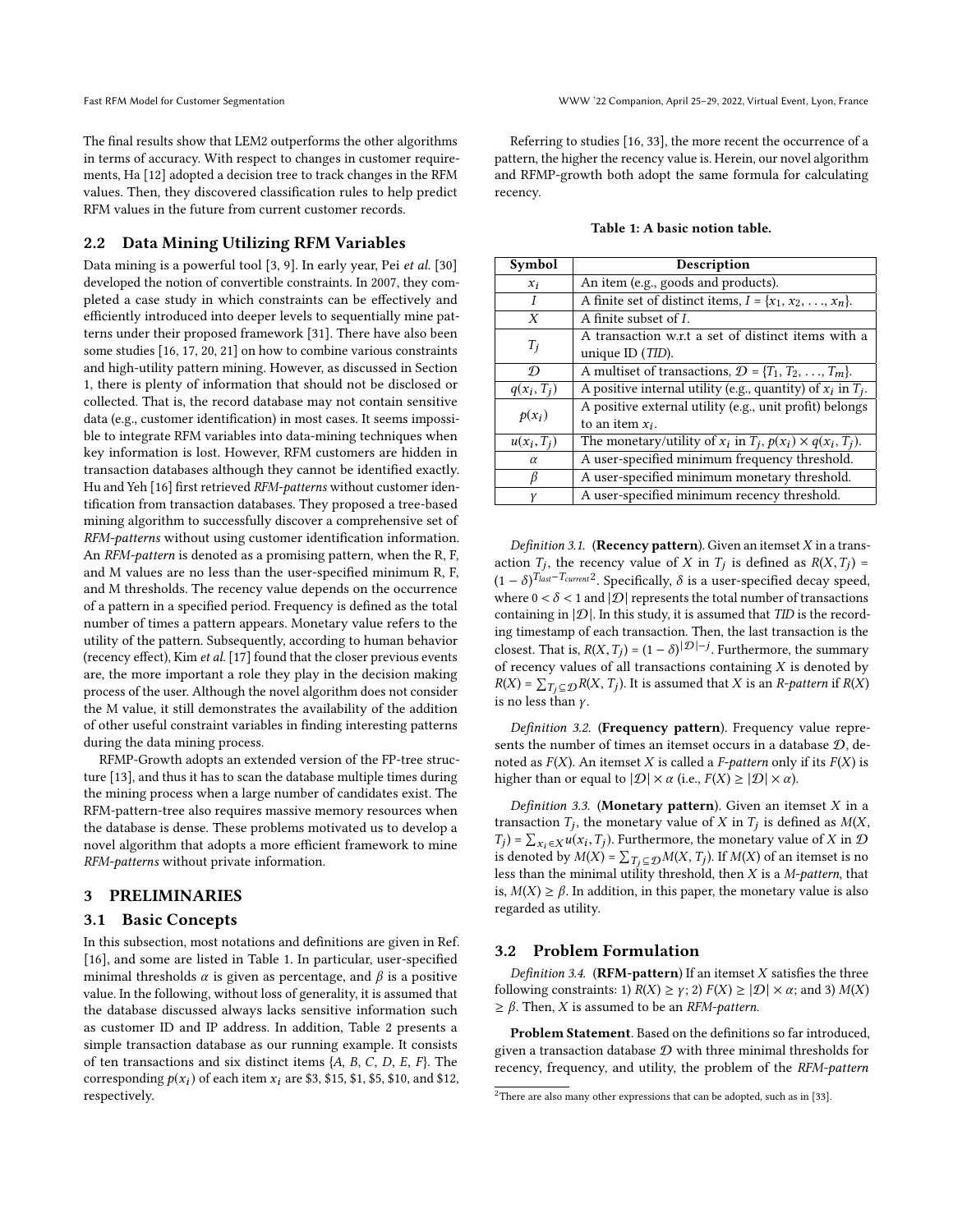<span id="page-3-1"></span>WWW '22 Companion, April 25–29, 2022, Virtual Event, Lyon, France Wan et al.

Table 2: A sample transaction database.

| <b>TID</b>     | Transaction                                  |
|----------------|----------------------------------------------|
| $T_1$          | $(A,3)$ $(B,2)$ $(D,3)$                      |
| T <sub>2</sub> | $(A, 2)$ $(D, 4)$ $(E, 2)$                   |
| $T_3$          | $(A, 3)$ $(C, 5)$ $(F, 3)$                   |
| $T_4$          | $(A, 1)$ $(C, 3)$ $(E, 1)$ $(F, 2)$          |
| $T_5$          | $(A, 1)$ $(D, 3)$ $(E, 2)$                   |
| T <sub>6</sub> | $(A, 1)$ $(B, 2)$ $(D, 4)$                   |
| T <sub>7</sub> | $(A, 2)$ $(B, 3)$ $(C, 2)$ $(E, 1)$ $(F, 1)$ |
| $T_8$          | (F, 2)                                       |
| T <sub>9</sub> | $(C, 3)$ $(D, 3)$                            |
| $T_{10}$       | $(A, 3)$ $(D, 4)$                            |
|                |                                              |

mining task is described as identifying a complete set of RFMpatterns in D.

*Example 1*: Given an itemset  $\{A, E\}$ , assume  $\alpha = 20\%$ ,  $\beta = $43$ ,  $\gamma$ = 3 and  $\delta$  = 0.01. Then,  $R({A, E}) = R({A, E}, T_2) + R({A, E}, T_4) +$  $R({A, E}, T_5) + R({A, E}, T_7) = 3.79$ , Obviously, the total support of  ${A, E}$  is 4, which is higher than 10  $\times$  20%. Furthermore, because  $M({A, E})$  = \$78 > \$43, itemset  ${A, E}$  is an *RFM-pattern*. However, because of  $F({A, B, C, E, F}) = 1, {A, B, C, E, F}$  is not an RFM-pattern. Consider another itemset  $\{A, C, E\}$ , and its  $M(\{A, C, E\}) = $34$ . Hence, it is not an RFM-pattern.

As introduced by Hu et al. [\[16\]](#page-7-24), it is difficult to simultaneously consider three constraints during mining. Thus, the focus here is mainly to improve the efficiency and effectiveness of the utility metric. In this section, a new model and some basic operations for the novel algorithm in transaction databases are described.

#### 3.3 Downward-Closure Property

The huge volumes of data, make the effective reduction of the search space a vital challenge in the data-mining domain. A widely accepted strategy is to utilize the downward-closure property, which avoids searching many useless patterns. The downward-closure property, was also adopted in this study for frequency and utility and is introduced as follows.

It is clear that any sub-itemset of a frequent itemset cannot be infrequent [\[1\]](#page-7-1). In other words, if an itemset is infrequent, it is not necessary to explore its super-itemsets.

As mentioned in *Example 1*, when an item has non-binary purchase quantities (namely internal utility) and unit profit (namely external utility) to indicate relative importance, the utility of the item is a numeric function that is neither monotonic nor anti-monotonic. This indicates that the utility of an itemset may be higher, lower, or equal to the utility values of its subsets. Therefore, the downwardclosure property of the frequency metric cannot be used directly. Fortunately, a novel concept called transaction-weighted utilization [\[26\]](#page-7-36) addresses this issue well.

Definition 3.5. (Transaction utility). Let there be a transaction  $T_j$ , its corresponding utility is the summation of the utilities of items  $T_i$  contains which is denoted as  $T_i(T_i) = \sum_{i=1}^{n} T_i(T_i)$ items  $T_j$  contains, which is denoted as  $TU(T_j) = \sum_{x_i \in T_j} u(x_i, T_j)$ .

Definition 3.6. (Transaction-weighted utilization). Given an itemset  $X$ , the transaction-weighted utilization (abbreviated as <span id="page-3-3"></span>Table 3: Transaction-weighted utilization of items.

| Item                                          |  |  |       |
|-----------------------------------------------|--|--|-------|
| $\mid TWU \mid$ \$385 \$182 \$183 \$238 \$199 |  |  | \$189 |

TWU) is defined as the sum of transaction utilities which contain X. Formally,  $TWU(X) = \sum_{X \subseteq T_j} TU(T_j)$ . Obviously,  $TWU$  is a loose upper-bound because the real utility of any itemset in T. must loose upper-bound because the real utility of any itemset in  $T_j$  must be lower than or equal to the  $TU(T_j)$  value<sup>[3](#page-3-2)</sup>. Hence, X is a potential<br>bigh utility itemset (cimplified as  $\kappa H(T)$  if ite  $TWI$  value is no loss high-utility itemset (simplified as  $pHUI$ ) if its TWU value is no less than  $\beta$ .

Definition 3.7. (RFT-pattern). In a transaction database  $D$ , if any itemset  $X$  is  $R$ -pattern,  $F$ -pattern, and  $pHU$  at the same time, it is denoted as an RFT-pattern. This means that  $X$  is a potential RFM-pattern. Furthermore, RFM-patterns and any subset of an RFTpattern are both RFT-patterns [\[16\]](#page-7-24).

# <span id="page-3-0"></span>4 THE RFMUL ALGORITHM

#### 4.1 RFM-List Structure

Definition 4.1. (Global order). Let  $\prec$  be a global order on I (e.g., the lexicographical order). In this study, ≺ is defined as an ascending order based on the TWU value. For example, from Table [3,](#page-3-3) there is " $B \prec C \prec F \prec E \prec D \prec A$ ". Then, the proposed algorithm appends one item at a time to itemset to generate high-level itemsets by following the global order ≺.

Definition 4.2. (Remaining utility [\[25\]](#page-7-25)). Based on the global order  $\prec$ , the set of items after X in  $T_j$  is defined as  $T_j/X$ . Then, the corresponding utility of the remaining itemset is denoted as the corresponding utility of the remaining itemset is denoted as  $ru(X, T_j) = \sum_{X_i \in T_j/X} u(x_i, T_j)$ . The remaining utility can be inter-<br>preted as the amount of profit that can be made when other items preted as the amount of profit that can be made when other items in  $T_i$  are appended to  $X$ .

Definition 4.3. (RFM-List structure). As shown in Figure [1,](#page-4-0) an RFM-List is a different highly compressed list structure of each itemset  $X$  and denoted as a set of tuples (<tid, iutil, rutil>). The term tid represents the identification of a transaction that contains  $X$ . The term *iutil* is the real utility of  $X$ , and *rutil* denotes the remaining utility of  $X$  in tid. Specifically, the symbol  $X_{List}$  is adopted to represent the RFM-List of X.

Definition 4.4. (Join operation). In order to construct RFM-List structure of a *l*-itemset ( $l \geq 2$ ) without scanning the database multiple times, the lists of two distinct  $(l-1)$ -itemsets containing some of the same tids are directly joined. Then, with respect to the utility of the *l*-itemset, the term *ituil* is the summation of the corresponding utility of two constituent itemsets, where rutil is dependent on the smaller one.

*Example 2*: In Figure [1,](#page-4-0) the two RFM-lists  $A_{List}$  and  $E_{List}$  have the same four tids (i.e.,  $T_2$ ,  $T_4$ ,  $T_5$  and  $T_7$ ). The mathematical formula is *iutil*({ $A, E$ },  $T_2$ ) = *iutil*({ $A$ },  $T_2$ ) + *iutil*({ $E$ },  $T_2$ ) = \$26. In addition, the rutil of  $\{A, E\}$  is \$0 in  $T_2$  because rutil( $\{A\}$ ,  $T_2$ ) < rutil( $\{E\}$ ,  $T_2$ ).

<span id="page-3-2"></span> $^3$  Due to the limited space of this paper, preclude us from providing the details of the proof. For details, please refer to [\[26\]](#page-7-36).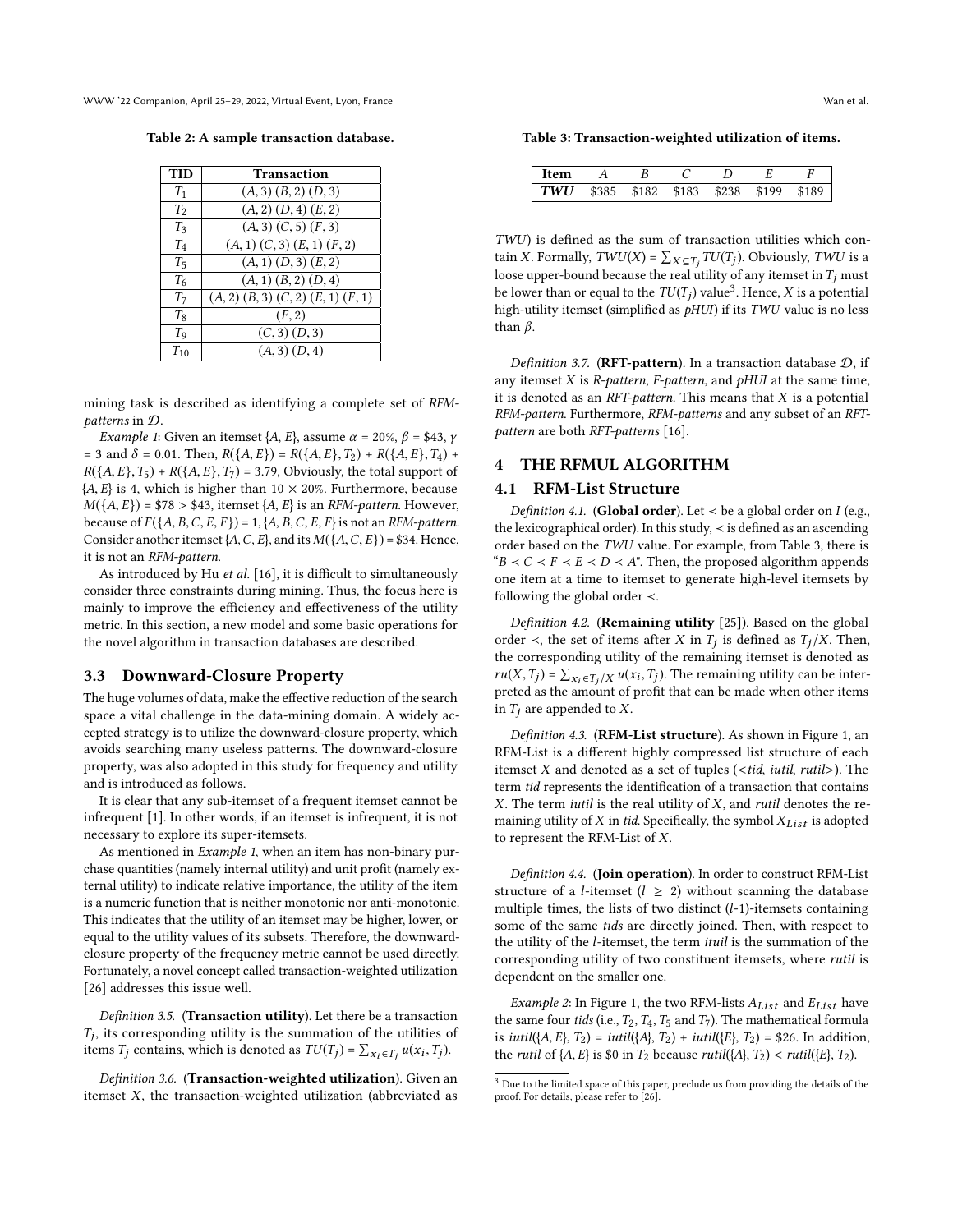<span id="page-4-0"></span>

|                | $\{C\}$        |             |                |                         |          |                | $\{E\}$ |       |
|----------------|----------------|-------------|----------------|-------------------------|----------|----------------|---------|-------|
| tid            | iutil          | rutil       |                |                         |          | tid            | iutil   | rutil |
| $T_3$          | 5              | 45          |                |                         |          | T <sub>2</sub> | 20      | 26    |
| $T_4$          | 3              | 37          |                | ${A}$                   |          | $T_4$          | 10      | 3     |
| T <sub>7</sub> | $\overline{c}$ | 28          | tid            | iutil                   | rutil    | $T_5$          | 20      | 18    |
| $T_{9}$        | 3              | 15          | $T_1$          | 9                       | 0        | T <sub>7</sub> | 10      | 6     |
|                |                |             | T <sub>2</sub> | 6                       | 0        |                |         |       |
|                |                |             | $T_3$          | 9                       | 0        |                |         |       |
|                |                |             | $T_4$          | 3                       | 0        |                |         |       |
|                | $\{ D \}$      |             | $T_5$          | 3                       | $\Omega$ |                |         |       |
| tid            | iutil          | rutil       | $T_6$          | 3                       | 0        |                |         |       |
| $T_1$          | 15             | 9           | T <sub>7</sub> | 6                       | 0        |                | $\{F\}$ |       |
| $T_2$          | 20             | 6           | $T_{10}$       | 9                       | 0        | tid            | iutil   | rutil |
| $T_5$          | 15             | 3           |                |                         |          | $T_3$          | 36      | 9     |
| $T_6$          | 20             | 3           |                | $\bullet\bullet\bullet$ |          | $T_4$          | 24      | 13    |
| T <sub>9</sub> | 15             | $\mathbf 0$ |                |                         |          | $T_7$          | 12      | 16    |
| $T_{10}$       | 20             | 9           |                |                         |          | $T_{8}$        | 24      | 0     |

Figure 1: The RFM-List structures of 1-itemsets.

According to the RFM-List structure, all the key information in itemsets is saved after scanning the database for the first time. It is not necessary to check an RFT-pattern by scanning the database again, which is different from that of RFMP-Growth. Following the definition of HUI-Miner [\[25\]](#page-7-25), this kind of mining framework is regarded as "one phase". Our study is the first to use the "one phase" algorithm to discover RFM-patterns.

#### 4.2 Efficient Pruning Strategy

With the definitions of global order and join operation, the search space of the RFM-pattern mining process can be regarded as traversing a set-enumeration trees [\[34\]](#page-7-37). We assume the root node is null, and the  $n$  child nodes of the root have  $n$  1-itemsets, respectively. Then, the remaining grandchild nodes represent other high-level itemsets (i.e., *l*-itemset where  $l \geq 2$ ). Obviously, if a naive exhaustive search method is utilized, it has to check  $2^n$  nodes, which is excessively time-consuming. Thus, several efficient pruning strategies are adopted to effectively reduce the search space.

In the high-utility itemset mining task, a general pruning method is based on the TWU concept. Because of the downward-closure property, TWU is a suitable natural upper bound eliminating the unpromising items in advance, which helps reduce the number of subsequent traversal nodes.

<span id="page-4-1"></span>PROPERTY 1. If  $TWU(X)$  is less than  $\beta$ , all supersets of X are lowutility itemsets. The mathematical inequality is  $M(X') \le TWU(X')$  $\leq TWU(X) < \beta$ , where  $X \subseteq X'$ . The details of the proof are provided in Pef [26] in Ref. [\[26\]](#page-7-36).

STRATEGY 1. Based on the Property [1,](#page-4-1) if there exist TWU of 1itemsets less than the minimal threshold, there is no need to explore their supersets.

Because the RFM-List stores all the necessary information on the itemset in  $D$ , the sum of the remaining utility indicates the future increases in utility value of the itemset. It also serves as a useful upper-bound in pruning unpromising itemsets in advance. This means that if the summation of all *iutils* and *rutils* of  $X$  is no less than the  $\beta$ , X and its supersets are *pHUIs*.

<span id="page-4-2"></span>PROPERTY 2. Given an RFM-List  $X_{List}$ , if the sum of all *iutils* and *rutils* in  $X_{List}$  is less than  $\beta$ , its supersets are low-utility itemsets. The mathematical inequality is  $M(X') \leq \sum_{T_j \in X_{Liss}} (iutil(X, T_j) + \text{rutil}(X, T_j)) < \beta$  where  $X \subseteq Y'$ . The proof was first provided by rutil(X, T<sub>j</sub>)) <  $\beta$ , where  $X \subseteq X'$ . The proof was first provided by I in and Ou [25] Liu and Qu [\[25\]](#page-7-25).

<span id="page-4-3"></span>STRATEGY 2. Based on the Property [2,](#page-4-2) if the summation of whole iutils and rutils in some  $X_{List}$  is less than the minimal threshold, there is no need to construct RFM-Lists of supersets of X.

# 4.3 The Proposed Algorithm

The RFMUL algorithm adopts the depth-first search method to generate high-level itemsets by joining different RFM-Lists of low-level itemsets. In this section, the details are presented below. Algorithm [1](#page-5-1) which takes six parameters as input: 1) the prefix itemset  $P$ , 2) the RFM-List of P, 3) a set of RFM-Lists of all P's with 1-extension, 4) the minimal recency threshold  $R_{min}$ , 5) the minimum frequency threshold,  $F_{min}$ , and 6) the minimal utility threshold  $M_{min}$ . The algorithm first traverses each RFM-List of itemset  $X$  in  $RFM\text{-}Lists$ . If  $X$  is an R-pattern, F-pattern, and M-pattern at the same time,  $X$  will be regarded as an RFM-pattern that should be output (Lines 2-4). Otherwise, it should be checked whether  $X$  is a  $F$ -pattern and pHUI (Line 5, using Strategy [2\)](#page-4-3). If  $X$  is not both a *F-pattern* and  $pHU$ , the procedure will select the next itemset after X and repeat the checking steps above. Otherwise, the current itemset represents the super-itemsets of  $X$  and maybe  $RFM$ -patterns, too. In line 6, the RFM-List of super-itemset  $X'$  is initialized as NULL. To explore the search space, the procedure joins  $X_{List}$  and each  $Y_{List}$  after X in RFM-Lists. Then, the Construct procedure is called, and a novel RFM-List of extension itemset XY is created (Line 8). If the real utility of  $XY$  is higher than \$0,  $XY$  becomes an element of  $X'$  (Lines 9-11), whereby, the intersection process between two distinct itemsets, X and  $Y$ , is completed. Finally, in Line 13, the procedure adds  $X$  as a new super-itemset. The RFMUL procedure is recursively processed until no new itemset is generated (Line 14).

Algorithm [2](#page-5-2) shows how to construct the super-itemset according to two distinct RFM-Lists. It takes three parameters as input: 1) the RFM-List of the prefix itemset  $P$ , 2) the RFM-List of itemset  $Px$ , and 3) another distinct RFM-List of itemset  $Py$ . The *construct* procedure first initializes the RFM-List of the super-itemset as NULL (Line 1). The itemsets  $Px_e$  and  $Py_e$  are two different elements in  $Px_{List}$  and  $Py_{List}$ , respectively (Px precedes Py). If  $Px_e$  has the same tid term as  $Py_e$ , then Construct procedure starts to build the new RFM-List of  $Pxy$  (Line 3). Note that if the itemset P is NULL, then it directly constructs a new tuple (Line 8). Otherwise, it finds the element  $P_e$  in  $P_{List}$  that has the same tid, and then constructs a new tuple (Lines 5 and 6). In addition, the *iutil*( $P_e$ ) is calculated twice because  $Px_e$ and  $Py_e$  have a common prefix itemset P. Thereafter, the obtained tuple  $Pxy$  is inserted into RFM-List  $Pxy_{List}$  (Line 10). Thus far, constructing and updating a new RFM-List of a super-itemset has been illustrated. The foregoing steps are repeated until the last element of  $X_{List}$  is processed. Finally, the *Construct* procedure outputs a complete RFM-List of the super-itemset  $Pxy$  (Line 13).

The RFMP-Growth algorithm utilizes tree-based technology, but a common trick used by the tree structure is to scan the original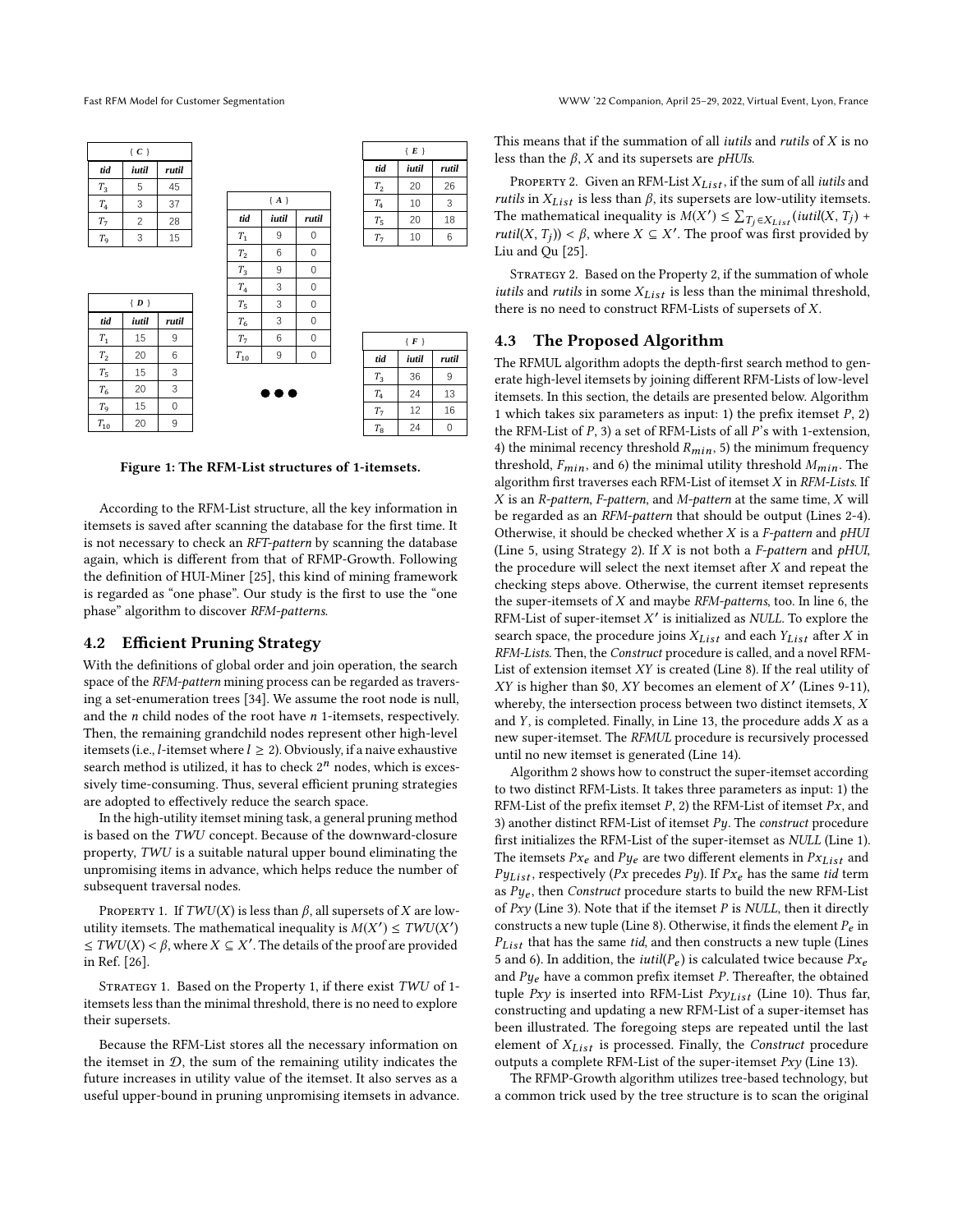WWW '22 Companion, April 25–29, 2022, Virtual Event, Lyon, France Wan et al.

| Algorithm 1: The RFMUL algorithm |  |  |
|----------------------------------|--|--|
|                                  |  |  |

<span id="page-5-1"></span>

<span id="page-5-2"></span>

| <b>Algorithm 2:</b> The Construct procedure                                            |
|----------------------------------------------------------------------------------------|
| <b>Input:</b> $P_{List}$ : the RFM-List of prefix itemset P;                           |
| $Px_{List}$ : the RFM-List of itemset $Px$ ;                                           |
| $P_{VList}$ : the RFM-List of itemset Py.                                              |
| <b>Output:</b> $Pxy_{List}$ : a RFM-List of super-itemset $Pxy$ .                      |
| 1 initialize $Pxy_{List}$ as NULL;                                                     |
| <b>for</b> each element $Px_e \in Px_{List}$ do<br>$\overline{2}$                      |
| <b>if</b> $\exists P y_e \in P y_{List}$ and $Px_e$ tid == $Py_e$ tid <b>then</b><br>3 |
| if $P_{List} \neq NULL$ then<br>$\overline{\mathbf{4}}$                                |
| find element $P_e \in P_{List}$ where $P_e$ tid == $Px_e$ tid;<br>5                    |
| $Pxy_e = (Px_e. tid, iutil(pxy_e)-iutil(P_e), rutil(Pye));$<br>6                       |
| else<br>7                                                                              |
| $Pxy_e = (Px_e.tid, ititl(pxy_e), rutil(Pye));$<br>8                                   |
| end<br>9                                                                               |
| insert $Pxy_e$ into $Pxy_{List}$ ;<br>10                                               |
| end<br>11                                                                              |
| 12 end                                                                                 |
| 13 <b>return</b> $Pxy_{List}$                                                          |
|                                                                                        |
|                                                                                        |

database multiple times. This is unacceptable and is a waste in terms of runtime and memory consumption. However, RFMUL compresses all key information on itemsets into lists by scanning the database once. On the other hand, RFMUL adopts a binary search method to lower the time complexity while RFMP-Growth has to check the nodes from up to down. In the next section, in extensive experiments, it is demonstrated that the novel algorithm outperforms the RFMP-Growth algorithm.

# <span id="page-5-0"></span>5 THE EXPERIMENTAL ANALYSIS

In this section, the performance of the novel RFM-pattern mining algorithm is discussed on several famous benchmark datasets, in comparison with the state-of-the-art RFMP-Growth algorithm [\[16\]](#page-7-24). Because the precision and recall rate of mining results of RFMP-Growth has already been evaluated, we should make sure that the mining results of proposed algorithm are the same with that of RFMP-Growth, rather than repeating the same experiments. All experiments were carried out on a computer with a 64 bit Intel Core 3.0 GHz processor running the Windows 10 operating system with 16 GB of RAM. The experimental algorithms were implemented in the Java language.

#### 5.1 Dataset Description and Parameter Settings

Dataset description. The three experimental datasets (one synthetic and two real-world datasets) were downloaded from the SPMF website<sup>[4](#page-5-3)</sup>. All of these have been published and are available to researchers. Table [4](#page-5-4) summarizes the characteristics of the datasets. First, some feature labels of the selected datasets are introduced: #Trans is the number of transaction datasets contained; #Items represent the number of distinct items in the dataset; #AvgLen is the average length of a transaction in the dataset; and #Type indicates that the dataset is sparse or dense. BMSPOS is a sparse dataset with short transactions. Foodmart has the same features as BMSPOS, but it is the smallest dataset in the experiments. T40I10D100K is a sparse and dense synthetic dataset, respectively. These datasets all do not contain privacy information, and the SPMF website provides additional details on these datasets.

Table 4: Dataset characteristics

<span id="page-5-4"></span>

| <b>Dataset</b> | #Trans  | #Items | #AvgLen | #Type  |
|----------------|---------|--------|---------|--------|
| <b>BMSPOS</b>  | 515.366 | 1.656  | 6.51    | Sparse |
| Foodmart       | 4.141   | 1.559  | 4.4     | Sparse |
| T40I10D100K    | 100,000 | 942    | 39.6    | Dense  |

Parameter settings. Unless the goal is to stress the differences, the decay speed  $\delta$  of all datasets is always set to 0.001. Because the RFM-pattern mining task has three different constraints (i.e., recency, frequency, and monetary/ utility), the same parameter settings were kept when testing different datasets as much as possible. The details of the parameters of each experimental dataset are introduced in Table [5,](#page-6-0) and the "variable" represents the threshold used for testing. Moreover, as described in the formulation of the previous problem (Subsection [3.2\)](#page-2-3), it is difficult to consider three constraints simultaneously. Thus, primarily, the excellent performance of the utility part of our novel algorithm is presented. Most experiments have the same minimal recency and minimum frequency thresholds of  $\gamma$  and  $\alpha$ , respectively, but a distinct minimum utility threshold β. Because β was set to a too large value (most of them are more than \$100,000) "K" and "M" are used to represent thousand and million, respectively. The results of each method are displayed in the subsequent figures and tables. There are no specific results on runtime and memory consumption. If the runtime exceeds 100,000 s or if the algorithm is out of memory, then the result of related patterns are marked as "-".

<span id="page-5-3"></span><sup>4</sup><http://www.philippe-fournier-viger.com/spmf/index.php?link=datasets.php>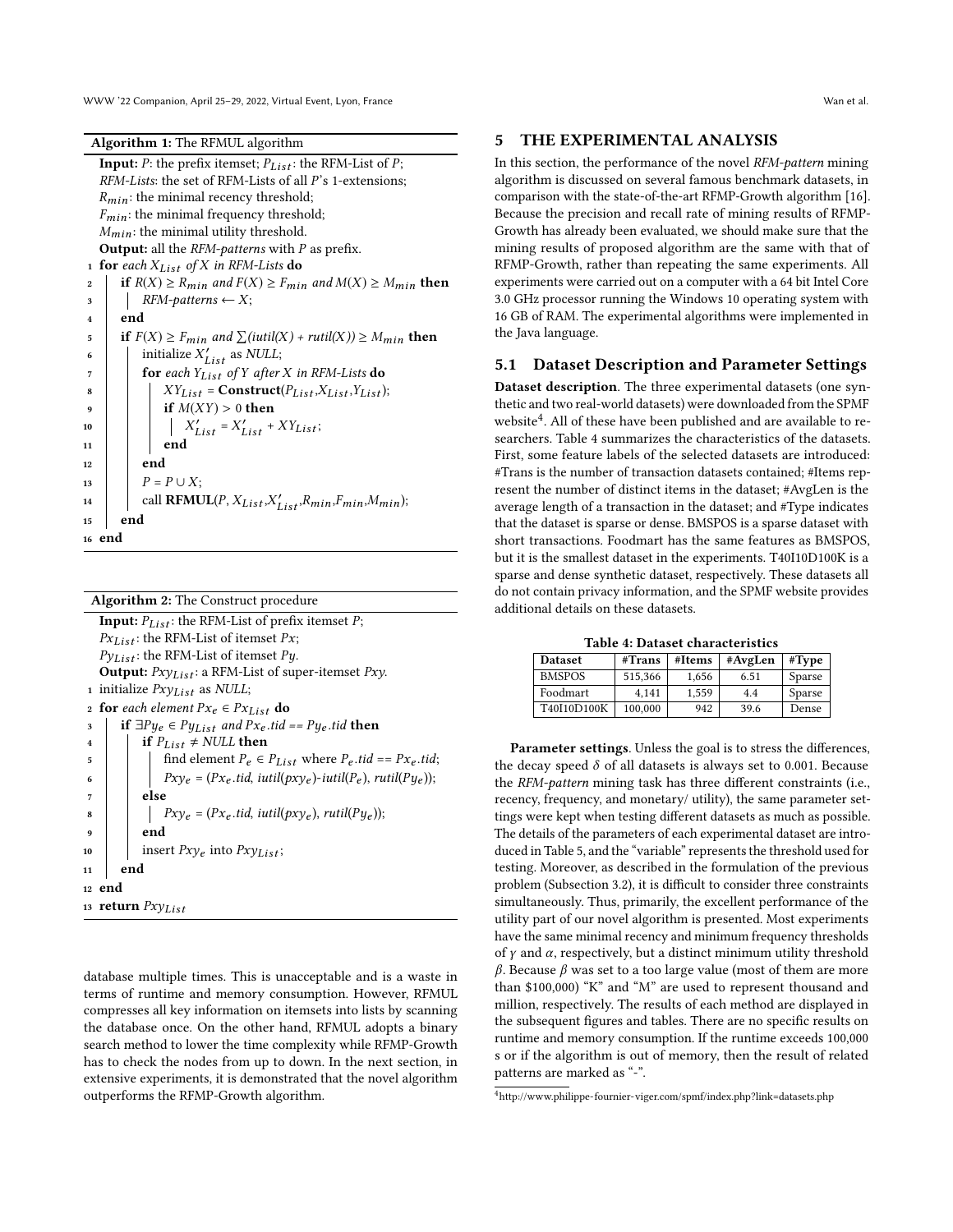<span id="page-6-0"></span>

| <b>Dataset</b> | utility $(\beta)$ | frequency $(\alpha)$ | recency $(y)$ |
|----------------|-------------------|----------------------|---------------|
| <b>BMSPOS</b>  | variable          | 0.005                |               |
| Foodmart       | 10,000            | variable             | 0.005         |
| T40I10D100K    | variable          | 0.005                |               |

#### Table 5: Thresholds setting of experimental datasets

#### 5.2 Runtime Consumption Analysis

First, in this subsection, the runtime analysis content is discussed. In all sub-figures of Figure [2,](#page-6-1) the runtime cost of the three algorithms keeps dropping as  $\beta$  increases, and the computation time of RFMUL (the red line) is the least. Especially in the T40I10D100K dataset, RFMUL has an obvious gap compared to RFMP-Growth. In BMSPOS dataset, RFMUL also performance better than RFMP-Growth in terms of runtime. For example, when  $\beta$  is \$3.9M, RFMUL and RFMP-Growth spend 20.9 s and 48.9 s on computations, respectively. On the other hand, following the  $\beta$  raises, the gap in the execution time usage between two algorithms is closing. It is easy to understand that the higher the  $\beta$ , the less satisfying the patterns have gotten. In conclusion, RFMUL performs better than RFMP-Growth in terms of runtime.

<span id="page-6-1"></span>

Figure 2: Runtime consumption under various  $\beta$ .

### 5.3 Memory Cost Analysis

The memory cost of RFMUL is analyzed next. As observed in Figure [3,](#page-6-2) the performance of the RFMP-Growth algorithm is not very well in dense dataset. For instance, in T40I10D100K, RFMP-Growth utilizes approximately 700 MB when  $\beta$  = \$9.3M, while RFMUL only requires 300 MB with the same β. In fact, when a database is sparse and large, the size of the corresponding prefix tree is relatively large, whereas the number of candidate itemsets is relatively small. However, RFMUL performs nor very well in BMSPOS. We suppose the reason is that BMSPOS is a sparse dataset and has a large number of distinct items, which makes RFMUL has to keep many useless RFM-Lists in memory. And we also can learn that there are fewer differences in memory cost between RFMUL and RFMP-Growth as  $\beta$  increases. The reason is the same as that described in the runtime analysis subsection. That is,  $\beta$  is too large to discover additional RFM-patterns.

## 5.4 Performance under Frequency Metric

In this subsection, the experiment is also performed to compare the performances of different frequency values between two algorithms. First, it should be noted that the number of transactions in Foodmart

<span id="page-6-2"></span>

Figure 3: Memory cost under various  $\beta$ .

is small (= 4,141) and the number of distinct items is very large  $(= 1, 559)$ . This situation causes the minimal frequency to be very small, thereby prolonging the execution time. Hence, to ensure that each experimental algorithm obtains the correct results in time, γ was set to 0.005 and  $\beta$  to \$10,000, and  $\alpha$  to a value in the range of 0.2% to 0.3%, as shown in Table [5.](#page-6-0) In Figure [4,](#page-6-3) RFMUL outperforms RFMP-Growth in terms of runtime and memory usage. For example, when  $\alpha$  is 0.2%, RFMP-Growth consumes nearly 150 MB, which is approximately three times that of RFMUL. Although RFMUL generates more candidates than RFMP-Growth, it is still a viable approach. Because considering runtime usage, the binary search method helps reduce the search time, while RFMP-Growth has to perform a downwards traversal of every branch from the root. In conclusion, RFMUL performs very well in terms of frequency without considering the utility metric.

<span id="page-6-3"></span>

Figure 4: Influence of frequency metric on Foodmart.

## 5.5 Scalability Analysis

Finally, the scalability of the proposed algorithm is discussed. As shown in Figs. [2,](#page-6-1) [3](#page-6-2) and [4,](#page-6-3) the variable-controlling approach is used to respectively evaluate the scalability performance of RFMUL under